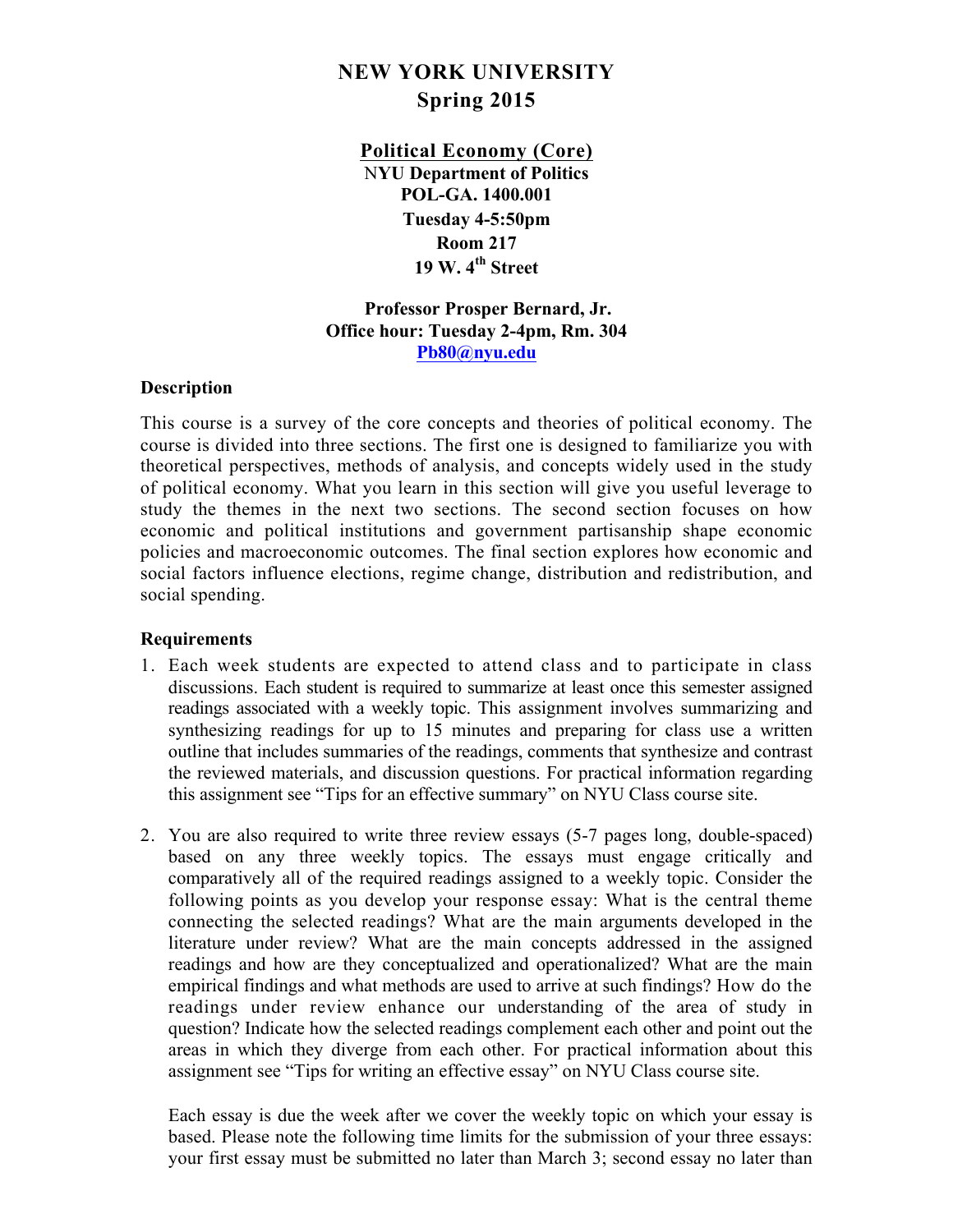April 7; and third essay no later than May 12.Your three essays (*Word* formatted) must be submitted via the Assignment Tool on NYU Class.

3. Finally, the course requires that you complete a take home exam at the end of the semester. The exam will be distributed on April 21 and due by May 5. Your exam must be submitted via the Assignment Tool on NYU Class course site.

#### **Grading**

Three review essays: 60% Take home exam: 15% Class participation: 15% In-class summary: 10%

#### **Readings**

There are several books and many articles required for this course. Below, you will find a list of books available for purchase at the bookstore; these books are also on reserve. Readings in the form of book chapters are available at the Bobst reserve desk. Readings in the form of journal articles are available through Bobst Electronic Journals.

Jon Elster. 1989. *Nuts and Bolts for the Social Sciences*. New York: Cambridge University Press.

William Keech. 2014. *Economic Politics in the United States: The Costs and Risks of Democracy*. Second Edition. New York: Cambridge University Press.

#### **January 27: What is Political Economy?**

*Suggested Readings:*

James Alt and Alec Crystal. 1983. *Political Economics* (University of California Press): Chapter 1.

 James Caporaso and David Levine. 1992. *Theories of Political Economy* (Cambridge University Press): Chapter 1.

 Torun Dewan and Kenneth Shepsle. 2008. "Review Article: Recent Economic Perspectives on Political Economy, Part I & II," *British Journal of Political Science* 38 (Spring 2008): 363-382 and (Summer): 543-564.

Adam Przeworski. 2003. *States and Markets: A Primer in Political Economy* (Cambridge University Press): Chapter 1.

Charles Wolf, Jr. 1993. *Markets or Governments: Choosing between Imperfect Alternatives* (The MIT Press): Chapter 1.

# **Part I: Concepts and Perspectives in Political Economy**

### **February 3: Rational Choice and Collective Action**

*Assigned Readings*

Samuel Bowles and Herbert Gintis. 2008. "The Evolutionary Basis of Collective Action." In Barry Weingast and Donald Wittman, eds., *The Oxford Handbook of Political Economy*. New York: Oxford University Press:

Jon Elster. 1989. *Nuts and Bolts for the Social Sciences*. New York: Cambridge University Press.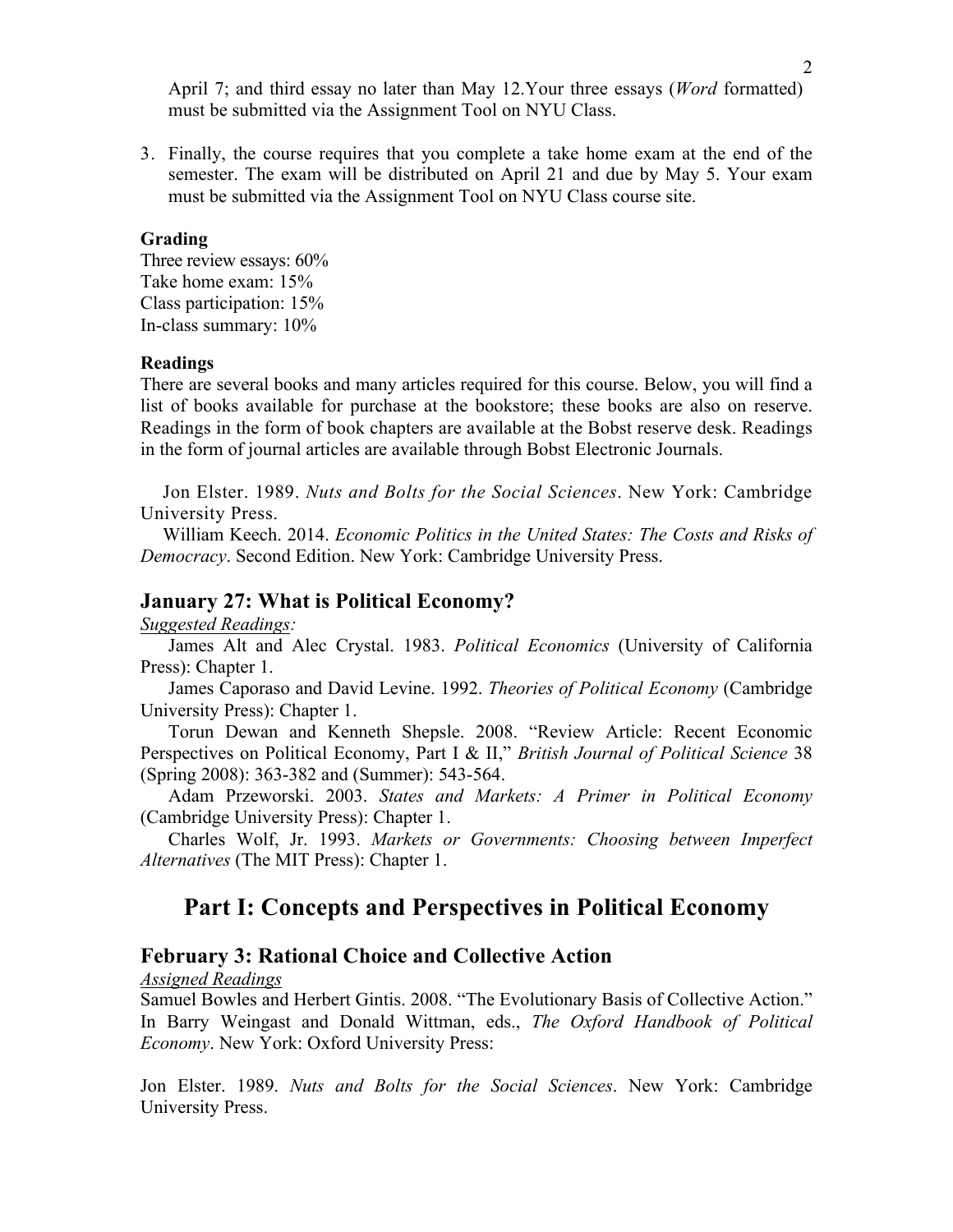#### *Suggested Readings*

Mancur Olson. 1971. *The Logic of Collective Action: Public Goods and The Theory of Groups* (Harvard University Press).

Donald Green and Ian Shapiro. 1994. *Pathologies of Rational Choice Theory* (Yale University Press).

Margaret Levi. 1990. *The Limits of Rational Choice Theory*. (University of Chicago Press).

Margaret Levi. 2000. "The Economic Turn in Comparative Politics," *Comparative Political Studies* 33 (August/September): 822-44.

Adam Przeworski. 1985. "Marxism and rational choice," *Politics and Society* 14: 379-409.

## **February 10: Preference Formation and Interest Representation**

*Assigned Readings*

Michael Hiscox. 2001. "Class Versus Industry Cleavages: Inter-Industry Factor Mobility and the Politics of Trade," *International Organization* 55 (Winter): 1-46.

Cathie Jo Martin and Duane Swank. 2012. *The Political Construction of Business Interests: Coordination, Growth, and Equality*. New York: Cambridge University Press: 1-27.

William Mitchell and Michael Munger. 1991. "Economic Models of Interest Groups: An Introductory Survey." *American Journal of Political Science* 35 (May): 512-546.

Mancur Olson. 1982. *The Rise and Decline of Nations: Economic Growth, Stagflation, and Social Rigidities*. New Haven: Yale University Press: chapters 2-3.

#### *Suggested Readings*

Scott Ainsworth. 2002. *Analyzing Interest Groups: Group Influence on People and Policies* (W.W. Norton).

Ira Katznelson and Barry Weingast. 2007 *Preferences over Time*. (Russell Sage Foundation).

Anne Krueger. 1973. "The Political Economy of Rent Seeking Society," *American Economic Review* 64: 291-303.

Moses Shayo. 2009. "A Model of Social Identity with an Application to Political Economy," *American Political Science Review* 103 (May): 147-174.

Kenneth Shepsle. 2010. *Analyzing Politics: Rationality, Behavior, and Institutions*. (WW Norton).

## **February 17: Transaction Costs, Time-Consistency & Agency Problems** *Assigned Readings*

Gary Miller. 2005. "The Political Evolution of Principal-Agent Models," *Annual Review of Political Science* 8: 203-225.

Avinash Dixit. 1998. *The Making of Economic Policy: A Transaction Cost Politics Perspective* (The MIT Press): 19-112.

#### *Suggested Readings*

Torsten Persson and Guido Tabellini. 2002. *Political Economics: Explaining Economic Policy*. (The MIT Press).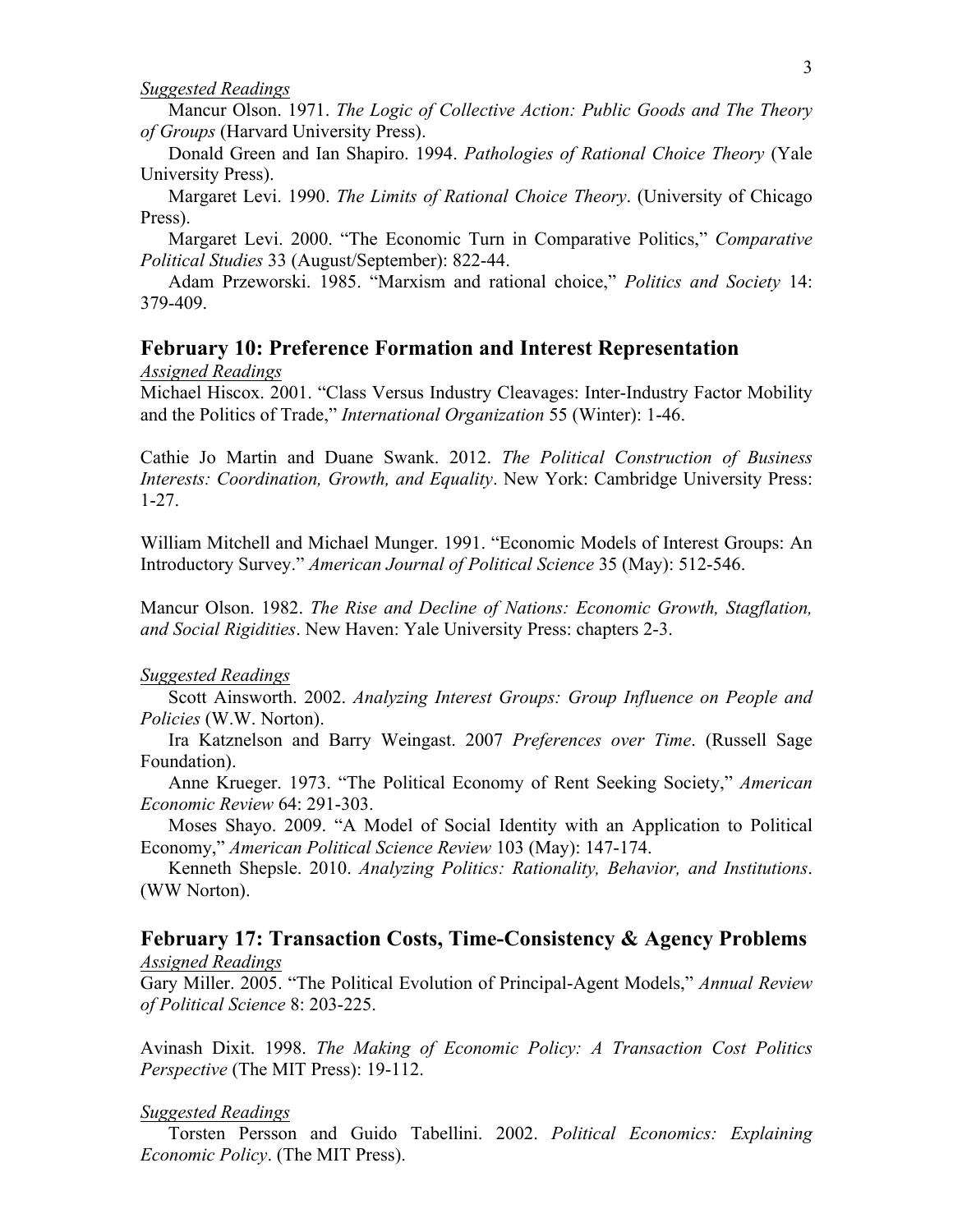Adam Przeworski. 2003. *States and Markets: A Primer in Political Economy* (Cambridge University Press): Chapter 5, 6, &7.

Oliver Williamson. 1985. *The Economic Institutions of Capitalism: Firms, Markets, and Relational Contracting* (Free Press).

# **February 24: Institutional Coordination, Complementarity & Change**  *Assigned Readings*

Peter Hall and David Soskice. 2001. "An Introduction to Varieties of Capitalism" in Peter Hall and David Soskice, eds., *Varieties of Capitalism*. Oxford University Press: 1-44. Link: http://www.people.fas.harvard.edu/~phall/VofCIntro.pdf

Wolfgang Streeck and Kathleen Thelen. 2005. "Introduction: Institutional Change in Advanced Political Economies." In Wolfgang Streeck and Kathleen Thelen, eds., *Beyond Continuity:* Institutional *Change in Advanced Political Economies*. New York: Oxford University Press): 1-39.

Peter Hall and Daniel Gingerich, "Varieties of Capitalism and Institutional Complementarities in the Political Economy: An Empirical Analysis," *British Journal of Political Science* 39 (July 2009): 449-482.

Margarita Estevez-Abe, Torben Iversen, and David Soskice, "Social Protection and the Formation of Skills: A Reinterpretation of the Welfare State," in Peter Hall and David Soskice, eds., *Varieties of Capitalism* (New York: Oxford University Press, 2001).

### *Suggested Readings*

Bob Hancke. 2009. *Debating Varieties of Capitalism: A Reader* (Oxford University Press).

Jack Knight. 1992. *Institutions and Social Conflict* (Cambridge University Press).

James Mahoney and Kathleen Thelen. 2010. *Explaining Institutional Change: Ambiguity, Agency, and Power* (Cambridge University Press).

Douglass North. 1990. *Institutions, Institutional Change, and Economic Performance* (Cambridge University Press).

Paul Pierson. 2004. *Politics in Time: History, Institutions, and Social Analysis* (Princeton University Press).

# **Part II: Impact of Institutions and Politics on Economic Policies and Performance**

## **March 3: Economic Institutions**

*Assigned Readings*

David Cameron. 1984. "Social Democracy, Corporatism, Labour Quiescence and the Representation of Economic Interest in Advanced Capitalist Society." In John Goldthorpe, ed., *Order and Conflict in Contemporary Capitalism: Studies in the Political Economy of Western European Nations*. New York: Oxford University Press: 143-174.

Robert Franzese and Peter Hall. 2000. "Institutional Dimensions of Coordination Wage Bargaining and Monetary Policy." In Torben Iversen and Jonas Pontusson, eds., *Unions, Employers, and Central Banks*. New York: Cambridge University Press: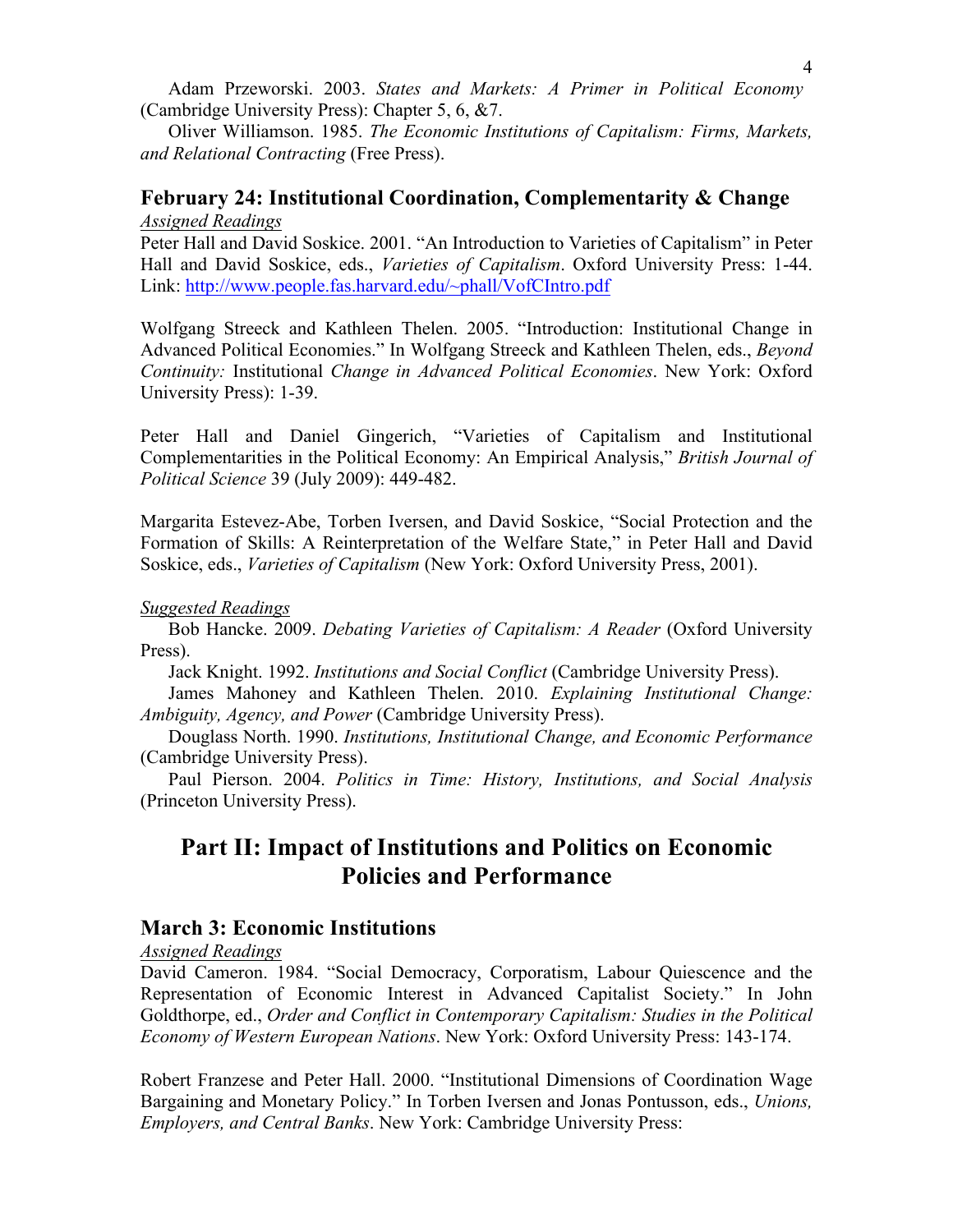Barry Eichengreen and Torben Iversen. 1999. "Institutions and Economic Performance: Evidence from the Labour Market." *Oxford Review of Economic Policy* 15: 121-138.

Pablo Beramendi and Thomas Cusack. 2008. "Economic Institutions, Partisanship, and Inequality." In Pablo Beramendi and Christopher Anderson, eds, *Democracy, Inequality, and Representation*. New York: Russell Sage Foundation: 127-168.

#### *Suggested Readings*

Lars Calmfors and John Driffill. 1998. "Bargaining structure, corporatism, and macro-economic performance." *Economic Policy* (April): 13-61.

Torben Iversen. 1999. *Contested Economic Institutions* (New York: Cambridge University Press).

Isabela Mares. 2006. *Taxation, Wage Bargaining, and Unemployment* (New York: Cambridge University Press).

Alan Siaroff. 1999. "Corporatism in 24 industrial democracies: Meaning and measurement," *European Journal of Political Research* 36: 175-205.

 Kathleen Thelen. 2002. "The Political Economy of Business and Labor in the Developed Democracies," in Ira Katznelson and Helen Milner, *Political Science: The State of the Discipline* (New York: W.W. Norton).

### **March 10: Political Institutions**

*Assigned Readings*

Jude Hays. 2003. "Globalization and Capital Taxation in Consensus and Majoritarian Democracies." *World Politics* 56 (October): 79-113.

Torben Iversen and David Soskice. 2006. "Electoral Institutions and the Politics of Coalitions: Why Some Democracies Redistribute More Than Others." *American Political Science Review* 100 (May): 165-181.

William Keech. 2014. *Economic Politics in the United States: The Costs and Risks of Democracy*. Cambridge University Press: Chapters 8 and 9.

Torsten Persson and Guido Tabellini. 2004. "Constitutions and Economic Policy." *Journal of Economic Perspectives* 18 (Winter): 75-98.

## *Suggested Readings*

Daron Acemoglu and James Robinson. 2012. *Why Nations Fail: Origins of Power, Prosperity, and Poverty* (Crown Business).

Torsten Persson and Guido Tabellini. 2005. *The Economic Effects of Constitutions* (The MIT Press).

Jonathan Rodden and Erik Wibbels. 2010. "Fiscal Decentralization and the Business Cycle: An Empirical Study of Seven Federations," *Economic and Politics* (March): 37- 67.

George Tsebelis. 2002. Veto Players: How Political Institutions Work (Princeton University Press).

## **March 17: Spring Recess – No Class**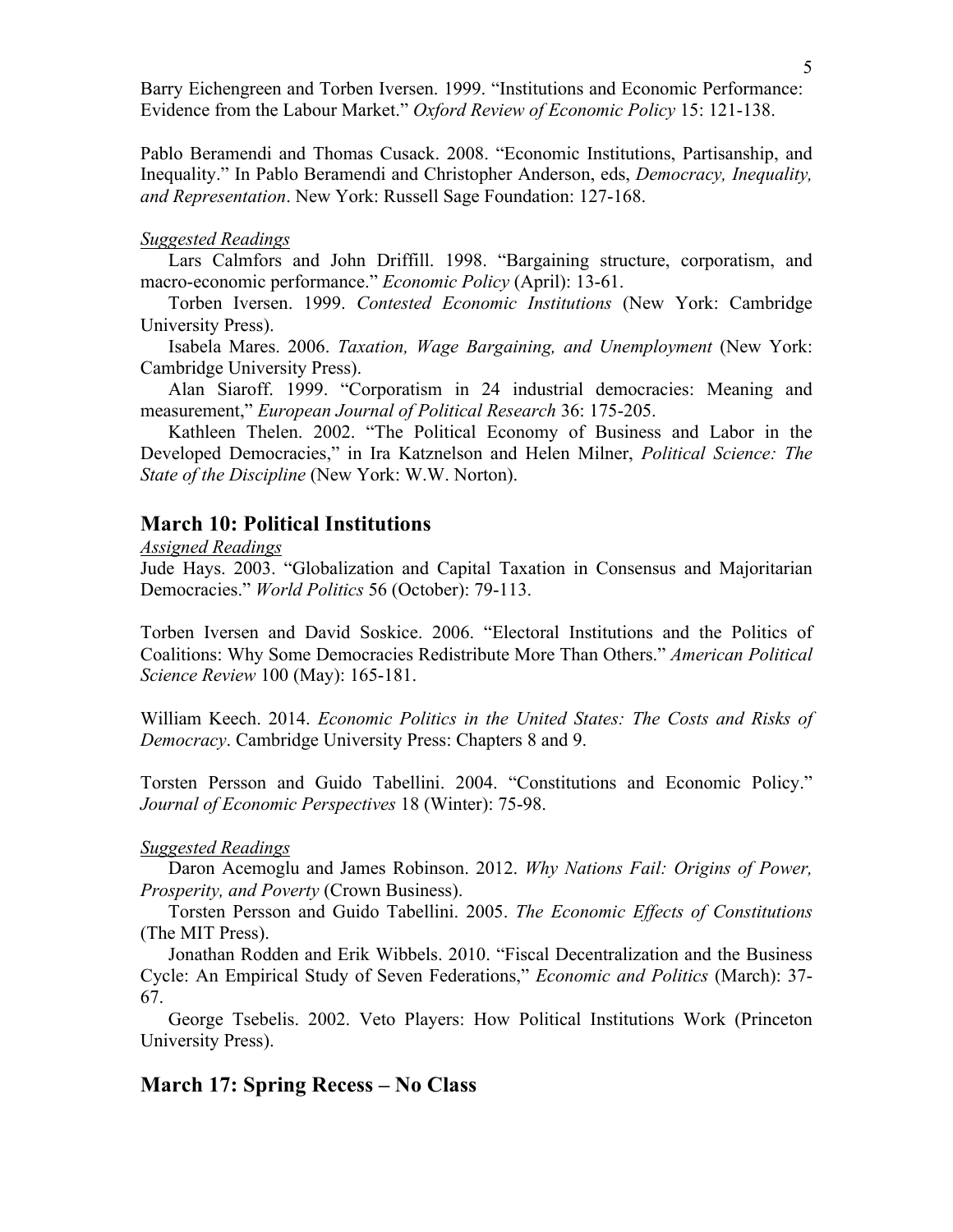## **March 24: Macroeconomic Politics: Electoral Cycles**

#### *Assigned Readings*

William Robert Clark, Sona Golder, and Paul Poast. 2013. "Monetary Institutions and the Political Survival of Democratic Leaders." *International Studies Quarterly* 57 (September): 556-567.

William Roberts Clark and Mark Hallerberg. 2000. "Mobile Capital, Domestic Institutions, and Electorally Induced Monetary and Fiscal Policy." *American Political Science Review* 94 (June): 323-346.

Brandice Canes-Wrone and Jee-Kwang Park. 2012. "Electoral Business Cycles in OECD Countries." *American Political Science Review* 106 (February): 103-122.

William Keech. 2014. *Economic Politics in the United States: The Costs and Risks of Democracy*. Cambridge University Press: Chapter 3.

#### *Suggested Readings*

Alberto Alesina, Nouriel Roubini, and Gerald Cohen. 1997. *Political Cycles and the Macroeconomy* (The MIT Press).

Allan Drazen. 2001. "The Political Business Cycle after 25 Years." In Ben Bernanke and Kenneth Rogoff, eds., *NBER Macroeconomics Annual 2000*, Vol. 15. (The MIT Press).

Robert Franzese. 2002. *Macroeconomic Policies of Developed Democracies* (New York: Cambridge University Press).

Finn Kydland and Edward Prescott. 1977. "Rules rather than discretion: The Inconsistency of Optimal Plan." *Journal of Political Economy* 85 (June): 473-90.

# **March 31: Macroeconomic Politics: Partisanship**

#### *Assigned Readings*

Michael Alvarez, Geoffrey Garrett, and Peter Lange. 1991. "Government Partisanship, Labor Organization, and Macroeconomic Performance." *American Political Science Review* 85 (June): 539-556.

Carles Boix. 1997. "Political Parties and the Supply Side of the Economy: The Provision of Physical and Human Capital in Advanced Economies, 1960-90." *American Journal of Political Science* 41 (July): 814-945.

Thomas Cusack. 1999. "Partisan Politics and Fiscal Policy," *Comparative Political Studies* 32 (June): 464-486.

William Keech. 2014. *Economic Politics in the United States: The Costs and Risks of Democracy*. Cambridge University Press: Chapter 4.

#### *Suggested Readings*

Carles Boix. 1998. *Political Parties, Growth, and Equality. Conservative and Social Democratic Strategies in the World Economy* (Cambridge University Press).

William Roberts Clark and Vincent Arel-Bundock. 2013. "Independent but not Indifferent: Partisan Bias in Monetary Policy at the Fed." *Economics and Politics* 25 (March): 1-26.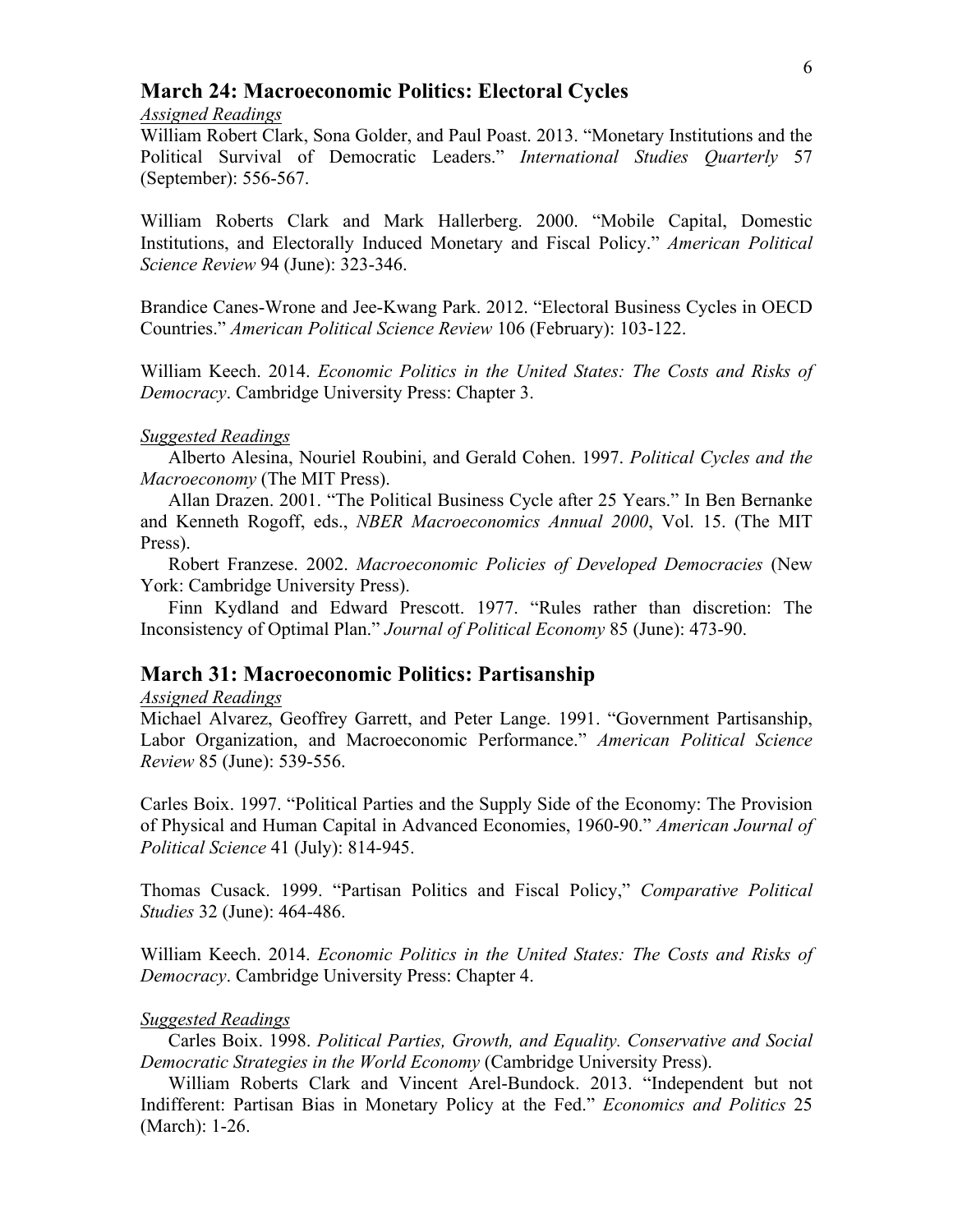Douglass Hibbs. 1977. "Political Parties and Macroeconomic Policies," *American Political Science Review* 71 (December): 1467-87.

David Rueda. 2007. *Social Democracy Inside Out: Partisanship and Labor Market Policy in Industrialized Democracies* (Oxford University Press).

# **Part III: The Impact of the Economy and Society on Politics**

# **April 7: Economic Voting and Contentious Politics**

*Assigned Readings*

Christopher Anderson. 2007. "The End of Economic Voting? Contingency Dilemmas and the Limits of Democratic Accountability." *Annual Review of Political Science* 10: 271- 96.

Timothy Hellwig and David Samuels. 2007. "Voting in Open Economies: The Electoral Consequences of Globalization." *Comparative Political Studies* (March): 283-306.

Johannes Lindvall. 2013. "Union Density and Political Strikes." *World Politics* 65 (3): 539-569.

Matthew Singer and Ryan Carlin. 2013. "Context Counts: The Electoral Cycle, Development, and the Nature of Economic Voting." *The Journal of Politics* 75 (July): 730-742.

## *Suggested Readings*

Jonathan Rodden and Erik Wibbels. 2010. "Dual Accountability and the nationalization of party competition: Evidence from four federations." *Party Politics* 17 (September): 629-653.

Raymond Duch and Randolph Stevenson. 2008. *The Economic Vote: How Political and Economic Institutions Condition Election Results* (Cambridge University Press).

Michael Lewis-Beck and Mary Stegmaier. 2000. "Economic Determinants of Electoral Outcomes." *Annual Review of Political Science* 3: 183-219.

David Samuels and Timothy Hellwig. 2010. "Elections and Accountability for the Economy: A Conceptual and Empirical Reassessment." *Journal of Elections, Public Opinion, & Parties* 20 (November): 393-419.

# **April 14: Democratization**

*Assigned Readings*

Daron Acemoglu and James Robinson. 2006. *Economic Origins of Dictatorship and Democracy*. Cambridge University Press: 1-87.

Carles Boix. 2011. "Democracy, Development, and the International System." *American Political Science Review* 105 (4): 809-828.

Robert R. Kaufman. 2009. "The Political Effects of Inequality in Latin America: Some Inconvenient Facts." *Comparative Politics* (April): 359-377.

## *Suggested Readings*

Carles Boix. 2003. *Democracy and Redistribution* (Cambridge University Press). Margaret Levy. 1988. *Of Rule and Revenue* (Berkeley: University of California Press).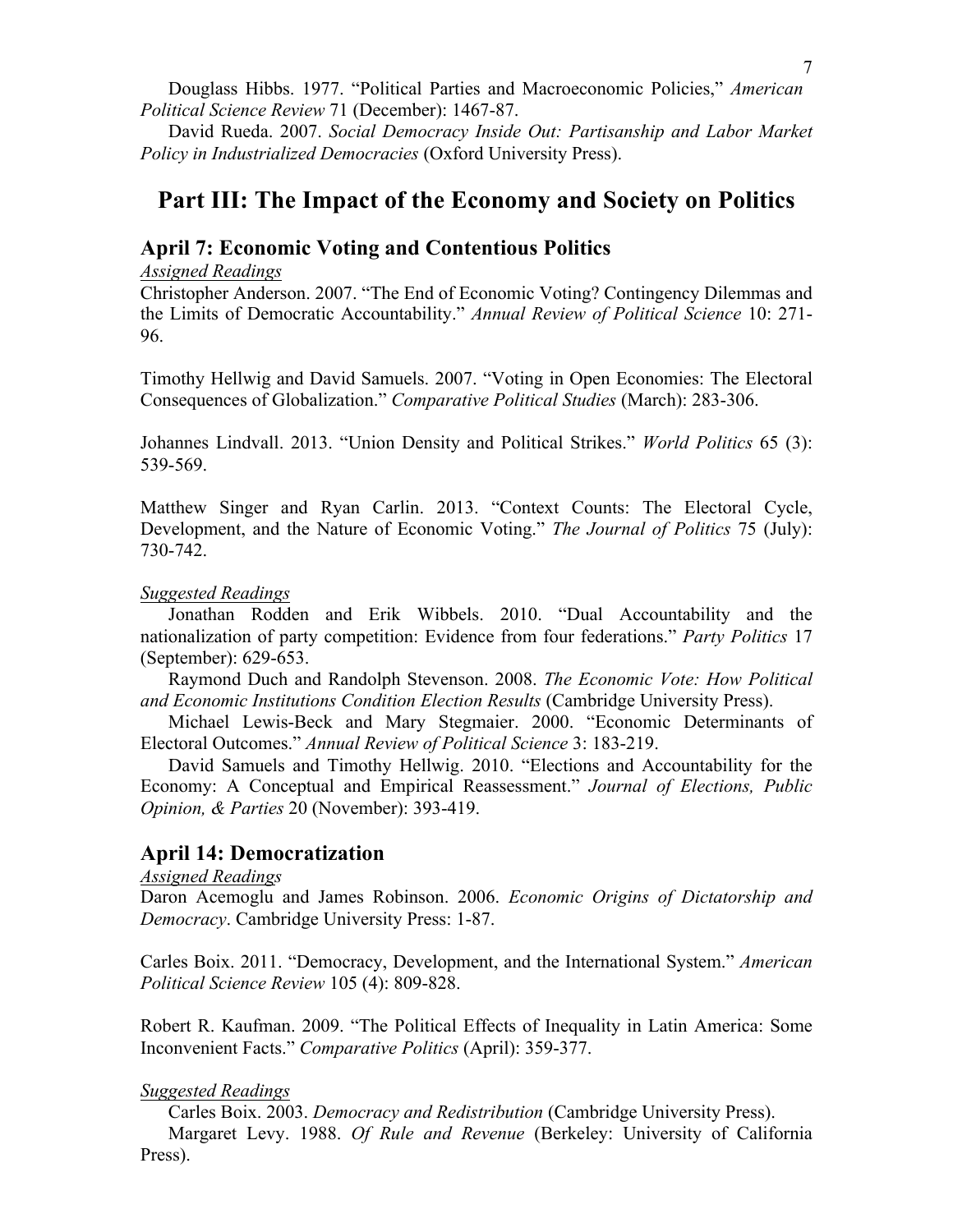Seymour Martin Lipset. 1959. "Some Social Requisites of Democracy: Economic Development and Political Legitimacy." *American Political Science Review* 53: 69-105.

Adam Przeworski, Michael Alvarez, José Antonio Cheibub, and Fernando Limongi. 2000. *Democracy and Development: Political Institutions and Well-Being in the World, 1950-1990* (New York: Cambridge University Press).

 Dietrich Rueschemeyer, Evelyne Huber Stephens, and John Stephens. 1992. *Capitalist Development and Democracy* (Chicago: University of Chicago Press).

# **April 21: Welfare State**

## *Assigned Readings*

Gosta Esping-Andersen. 1993. *The Three Worlds of Welfare Capitalism*. Princeton: Princeton University Press: pp. 1-34.

Walter Korpi. 2006. "Power Resources and Employer-Centered Approaches in Explanations of Welfare States and Varieties of Capitalism." World Politics (January): 167-206.

Isabela Mares and Matthew Carnes. 2008. "Social Policy in Developing Countries." *Annual Review of Political Science* 12: 93-113.

Nita Rudra. 2007. "Welfare States in Developing Countries: Unique or Universal?" *The Journal of Politics* 69 (May): 378-396.

#### *Suggested Readings*

Sarah Brooks. 2009. *Social Protection and the Market in Latin America: The Transformation of Social Security Institutions* (Cambridge University Press).

Stephen Haggard and Robert Kaufman. 2008. *Development, Democracy, and Welfare States: Latin America, East Asia, and Eastern Europe* (Princeton University Press).

 Evelyne Huber and John Stephens. 2001. *Development and Crisis of the Welfare State: Parties and Policies in Global Markets* (Chicago: The University of Chicago Press).

## **April 28: Politics of Redistribution**

*Assigned Readings*

Thomas Cusack, Torben Iversen, and Philipp Rehm. 2006. "Risks at Work: The Demand and Supply Sides of Government Redistribution" *Oxford Review of Economic Policy* 22: 365-89.

Stephen Haggard, Robert Kaufman. 2013. "Income, Occupation, and Preferences for Redistribution in the Developing World." *Studies in Comparative International Development* 48: 113-140.

Philipp Rehm. 2011. "Social Policy by Popular Demand," *World Politics* (April): 271- 299.

Kenneth Scheve and David Stasavage. 2012. "Democracy, War, and Wealth: Lessons from Two Centuries of Inheritance Taxation." *American Political Science Review* 106(1): 81-102.